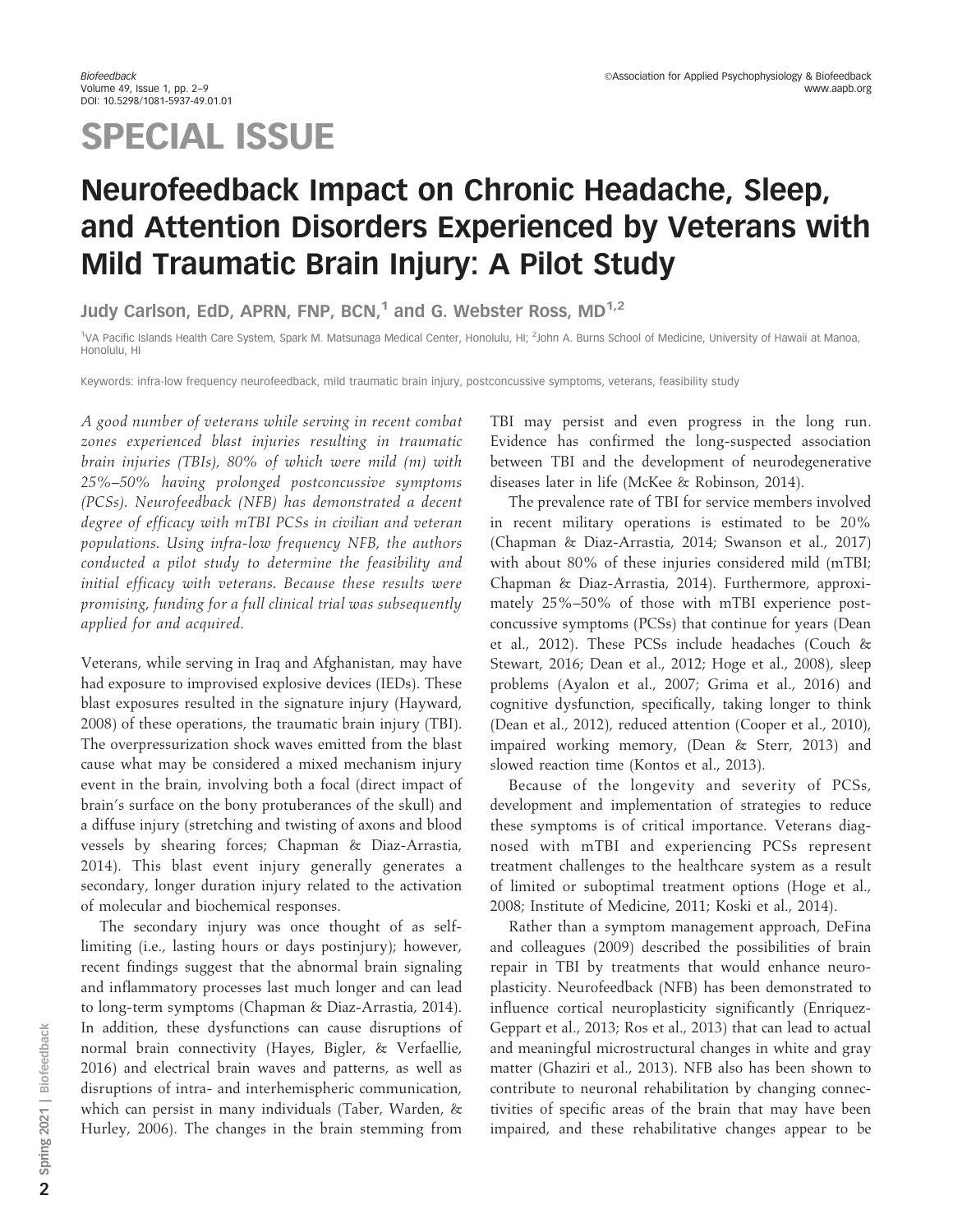permanent (Ibric et al., 2009). Functional magnetic resonance imaging (fMRI) studies further validate that NFB may be useful in promoting recovery from neurological disorders that are linked to abnormal patterns of brain connectivity (Haller et al., 2013; Koush et al., 2013). Hence, this noninvasive and nonpharmacological method may be used to normalize abnormal network activity by manipulating and strengthening region-specific brain networks (Haller et al., 2013).

Determining if NFB would work for veterans who have been suffering with PCSs was a high priority for us. Prior to conducting a randomized, controlled trial, we designed a pilot project to determine feasibility and provide initial findings of effectiveness. This is a report of the NFB pilot project's findings.

## Background

There are numerous types of conventional NFB approaches with very specific protocols grouped under the general umbrella of NFB. These include but are not limited to Alpha-Theta, Quantitative (Q)-EEG-guided training, Z-Score training, Functional Near Infra-Red Spectroscopy, fMRI, sensorimotor rhythm/Beta (also known as contingency NFB) training, and slow cortical potentials training (Arns & Kenemans, 2014; Larsen & Sherlin, 2013; Othmer, 2020). These different NFB approaches often use dissimilar intervention foci (Othmer, 2020), which may result in different outcomes. NFB has been used since the 1960s for symptoms related to mTBI. According to Duff (2004), studies using NFB (e.g., EEG biofeedback or neurotherapy) indicated that individuals can be taught to promote normal functioning in brains with excessively slow wave activity, which is often found in postconcussive syndrome. In a 2013 review of the literature, May, Benson, Balon, and Boutros used a 10-level classification rubric (10 being the highest level of rigor—e.g., randomized control trials—to 1 being the lowest level—e.g., case study/anecdotal evidence) to classify the research literature of NFB and mTBI. They found two studies at Level 5 (randomized waitlist or intention to treat), six studies at Level 3 (historical control), 10 studies at Level 2 (no control group) and five studies at Level 1 (case study/ anecdotal evidence). In the 23 studies reviewed, all reported positive outcomes (i.e., improvements in attention, memory, quality of life, sleep, motor control, coordination, depression and headaches, and self-report of mTBI symptoms). After a thorough meta-analysis of NFB research, Larsen and Sherlin (2013) rated NFB as "probably" efficacious for the treatment of mTBI symptoms, despite a lack of randomized controlled trials with a large enough sample to obtain power.

NFB also demonstrated effectiveness in treating symptoms related to mTBI in a sizable number of case reports and research studies. Arns and Kenemans (2014) reported that NFB is associated with improved sleep quality and sleep onset among studies of attention and sleep disorders. In a control group/waitlist study, 60 mTBI participants (aged 18–49 years old) reported improved quality of life after receiving 20 sessions of NFB (Reddy et al., 2014). Munivenkatappa et al. (2014) provided further validation of the ability of NFB to enhance structural and functional connectivity and cognitive scores of individuals who experienced an mTBI.

Only a few studies evaluating NFB among veterans with mTBI have been completed. Nelson and Esty (2012) found that neurotherapy, employed with veterans who participated in Operation Enduring Freedom (OEF) and Operation Iraqi Freedom (OIF) who were diagnosed with TBI and posttraumatic stress disorder (PTSD), significantly reduced depression as well as somatic and memory/ attention symptoms. Another study demonstrated that NFB was able to enhance quality of life and perceived control in 29 service members with mTBI and PTSD (Strang & Chae, 2013).

Given the prevalence rate of mTBI and subsequent PCSs among veterans as well as the negative effect on well-being and the demonstrated success of NFB, continued research in this area is warranted. The overall objective of this study was to conduct a pilot project within 1 year to ascertain the feasibility of conducting a randomized, controlled trial in a Veteran Administration (VA) setting. Successful feasibility metrics included purchasing equipment and supplies, obtaining Institutional Review Board approval, marketing, recruiting, and completing a course of 20 treatment sessions in the time allowed with no dropouts. In addition to determining feasibility, this pilot study's objective was to evaluate NFB training as a low risk, noninvasive, effective treatment for veterans who sustained an mTBI while serving in the military. It was hypothesized that after NFB training, participants will experience a clinically significant (a) reduction in the frequency and/or severity of headaches; (b) decreased severity of insomnia and/or enhanced perceptions of sleep; (c) improved attention; (d) improved perceptions of quality of life; and (e) decreased levels of selfreported PTSD, depression, distress, and general symptoms. Furthermore, successful completion of the study would support feasibility of NFB implementation in a VA facility located in the Pacific region.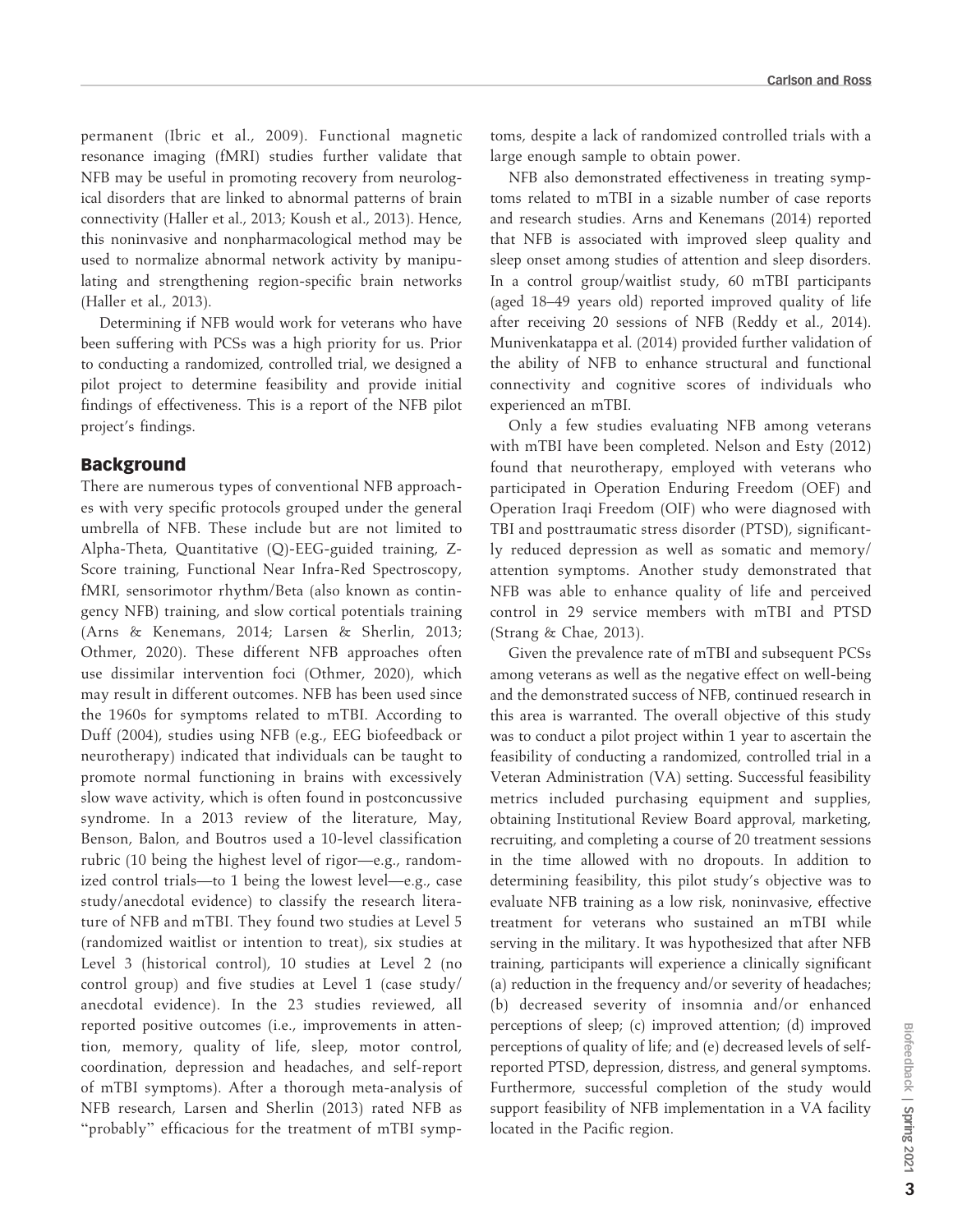## Method

#### Recruitment Procedures

The project was reviewed and approved by the local VA IRB, and all participants underwent informed consent. Eligible veterans were between the ages of 18–60; had a comprehensive mTBI evaluation with a confirmed diagnosis of mTBI received while in theater; reported chronic headache, sleep, and attention issues; were not pregnant; could read and write English; and could follow directions. Recruitment involved IRB-approved flyer distribution and presentations to veteran groups about the study.

#### Infra-Low Frequency Neurofeedback

This pilot study used a nonconventional type of NFB referred to as infra-low frequency (ILF) NFB over a 10 week period. ILF NFB was first developed in 2006 and was further refined in 2017 and 2019 (Othmer & Othmer, 2020). ILF NFB primarily utilizes the Slow Cortical Potential domain, which refers to frequencies below 0.1 Hz (Othmer & Othmer, 2020). Cygnet NFB equipment (http://www.beemedic.com/cygnet.html) was used because it has the ILF capability to access brain-wave frequencies as low as .0001. ILF NFB exploits latent neuroplasticity by way of feeding back real-time information on the time course of the frequency-delimited Slow Cortical Potential, as derived from the differential signal from two cortical sites (bipolar montage). This reveals the status of critical linkages within the intrinsic connectivity networks, and on that basis the cerebrum adjusts its activity level, moderates neuronal excitability, and alters connectivity relationships (Othmer & Othmer, 2020; Othmer et al., 2013). As with other conventional types of NFB, ILF NFB also utilizes the standard EEG spectrum, cueing the brain with respect to excursions into dysregulation in particular frequency bands with what is called inhibit-based training. No active inhibition is involved; rather, the process is one of associative learning. In contrast to conventional NFB, ILF NFB does not directly reinforce activity in specific frequency bands (by way of standard operant conditioning procedures). Instead, the entire process is one of endogenous neuromodulation, in which the brain reacts to the information provided on its existing state (Othmer et al., 2013). The use of narrowband frequency filtering allows the training process to focus specifically on the optimal response frequency, and to do so with a limited noise bandwidth (Wiedemann, 2016). The training process draws attention to the dynamics of the regulatory process that is being organized at the particular frequency. This process is being actively

managed by the brain, and the addition of the external feedback loop simply augments the information on which the brain can act going forward. The result of the process over time is the improved self-regulatory competence of the brain as a learned response (Othmer & Othmer, 2016). There are several publications on the efficacy of ILF NFB in clinical settings (Benson & LaDou, 2016; Dahl, 2020; Grin-Yatsenko et al., 2018; Grin-Yatsenko & Kropotov, 2020; Legarda, 2020; Legarda et al., 2011; McMahon, 2020; Othmer & Othmer, 2009; Shapero & Prager, 2020), but there have been no published formal research studies with sham or blinded control procedures.

The Othmer protocol (2019) was used for participants in this study who experienced mTBI. Two channels and four silver electrodes (1 ground, 2 active, and 1 reference for both active via the use of a jumper cable) were utilized. The ground was placed on the upper mid-forehead, and the reference for both active electrodes was placed at the CZ site on the 10-20 brain mapping system. Using the standardized EEG 10-20 placement sites for the active electrodes, T3-T4 (for stabilization) was introduced first, followed by P4-T4 (for body relaxing) and FP2-T4 (emotional relaxation) when the optimal response frequency (ORF) was found, then FP1-T3 (for focus and attention) was introduced at double the ORF. Training began with 30 minutes at T3-T4 until ORF was determined, then each site was added sequentially over time after each site effect was determined. Left-sided training was added last only after the ORF was assured over time. When all four sites were included during a session, each site was trained for 8 minutes for a total of 32 minutes. Because of a brief assessment and discussion as well as set-up and follow-up instructions, each session was about one hour.

Prior to training, each head/scalp site was first cleansed with a distilled water-infused facial wipe to remove any sweat, grease, or grime. Nuprep, a skin prep gel, was utilized to further prep the skin, and a light smear of Ten20 conductive electrode paste was used at each site, before the electrodes with Ten20 paste were applied. Impedance was checked via the NeuroAmp (http://www.beemedic.com/ neuroamp.html), which is utilized with the Cygnet System and has the convenient electronic capability to check for impedance at the time of electrode application. The direct measurement of contact impedance and offset voltage determined the adequate electrode contact quality at the beginning of a session and at each electrode change during the session. Before and after each session, all equipment and electrodes were cleaned in an aseptic manner following VA infection control protocols.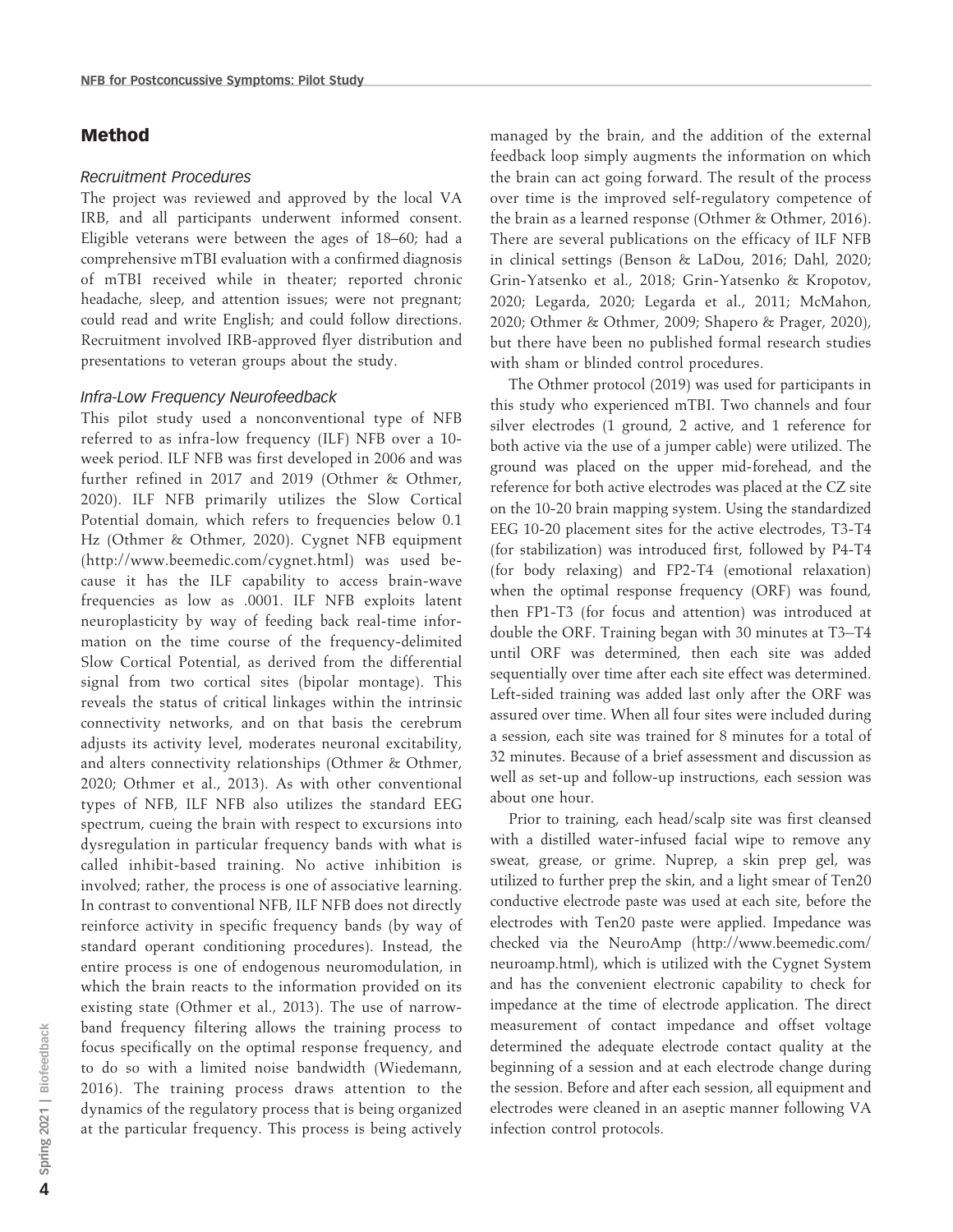For each session of ILF NFB, the participant selected one of the feedback strategies incorporated in Cygnet NFB software packages: Dreamscapes, Dual Drive Extreme, Train Adventures, Inner Tube, Particle World, Roller Ball, Hyper Pong, or Tropical Heat. Each of these software packages offers a method for the participant to engage in training based on participant preference. Some of the packages offer adventure strategies (e.g., trains moving forward or planes flying to navigate different areas such as tunnels or mountains) or outdoor enjoyment (e.g., waterfalls, wilderness hike). All of the software packages are equal in capability to inform participants of their physiological brain wave patterning and responses.

Because the ORF for each participant is uniquely individualized and can range anywhere from .1 to as low as .0001, finding the ORF for each participant involves a lot of skill on the part of the NFB specialist. Specialized training (EEGInfo.com) in the Othmer method is necessary to begin to safely and effectively provide this type of NFB to participants. The ORF is determined in each participant via an intensive iterative procedure based on the response of the participant to the feedback signal during the initial training sessions. Moving too fast, too slow, not far enough down the frequency range, or too far down the frequency range can cause some physical and emotional discomfort for the participant, which is reversible if the NFB specialist is skilled in the process.

The intervention included 20 NFB training sessions three times weekly for each participant by a trained and board-certified (Biofeedback Certification International Alliance) NFB specialist. A specific five-symptom checklist (see Table 1) was used to direct each training session. This specific checklist is comprised of the five symptoms most likely to be important to the participant, and was updated at each session with the participant's current status on these symptoms. The NFB specialist carefully documented all settings used and responses to treatment. Session training forms, which recorded all settings and electrode placements and the results obtained, were used at each session to ensure treatment consistency and to determine participant goal attainment. Study participants were seated in a comfortable chair throughout the treatment session. The participants received instruction to simply observe the game strategy. Assessments were made at baseline, midtreatment, and at the completion of the 20 NFB sessions.

#### **Assessments**

Twelve assessment tools were utilized in this pilot study. They included the Headache Impact Test (HIT-6; Kosinski et al., 2003); TBI-Quality of Life (QOL) Headache Pain Short form (TBI-QOL Headache; Tulsky et al., 2019); Insomnia Severity Index (ISI; Bastien, Vallieres, & Morin, 2001); Sleep Disturbance short form (NEUROQOLTBI Sleep; Cella et al., 2012); QIKtest Continuous Performance Test (QIKtest; Othmer, 2014); Quality of Life After Brain Injury (QOLIBRI; Truelle et al., 2010); Satisfaction with social roles and activities short form (NEUROQOLTBI Satisfaction; Cella et al., 2012); Ability to participate in social roles and activities short form (NEUROQOLTBI Ability; Cella et al., 2012); General Symptom Inventory (GSI, Carlson, 1980-2021); Depression, Anxiety and Stress Scale–21 (DASS-21; Lovibond & Lovibond 1996); Patient Health Questionnaire-9 (PHQ-9; Kroenke & Spitzer, 2002); and Posttraumatic Stress Disorder Checklist (PCL-5; Weathers et al., 2013).

### Statistical Analyses

Participant demographics were presented using frequencies and percentages for categorical variables and means for continuous variables. For each hypothesis, mean score for each assessment tool was determined and the difference in mean score from baseline to posttreatment was identified. Established clinically significant shift indicators were compared to determine clinical significance, or scores were compared with established clinically significant shift indicators to determine clinical significance.

## Results

The study team had 1 year to conduct the study, including obtaining the necessary equipment, training, and approvals. Dr. Judy Carlson, the Principal Investigator, was then limited to only 3 months to complete the intervention. Although 19 veterans expressed interest in participating in the pilot study, challenges in travel arrangements, cost, or scheduling prevented all but four from participating.

Four veterans with a deployment-related mTBI who were experiencing headaches, insomnia, and attention difficulties consented and received the full course of NFB treatment. The veterans were male, 35–56 years old (mean age 42), experienced 2–5 concussions while in theater, were considered by the VA to be 50%–100% disabled, and had experienced 5–10 years of PCSs. All four received the intervention and completed the 20 sessions of NFB. There were no dropouts.

Assessment results depicted a 9- to 48-point change from the baseline to the posttreatment assessments. The results on each of the assessment tools and the clinically significant treatment shift indicators can be found in Table 2.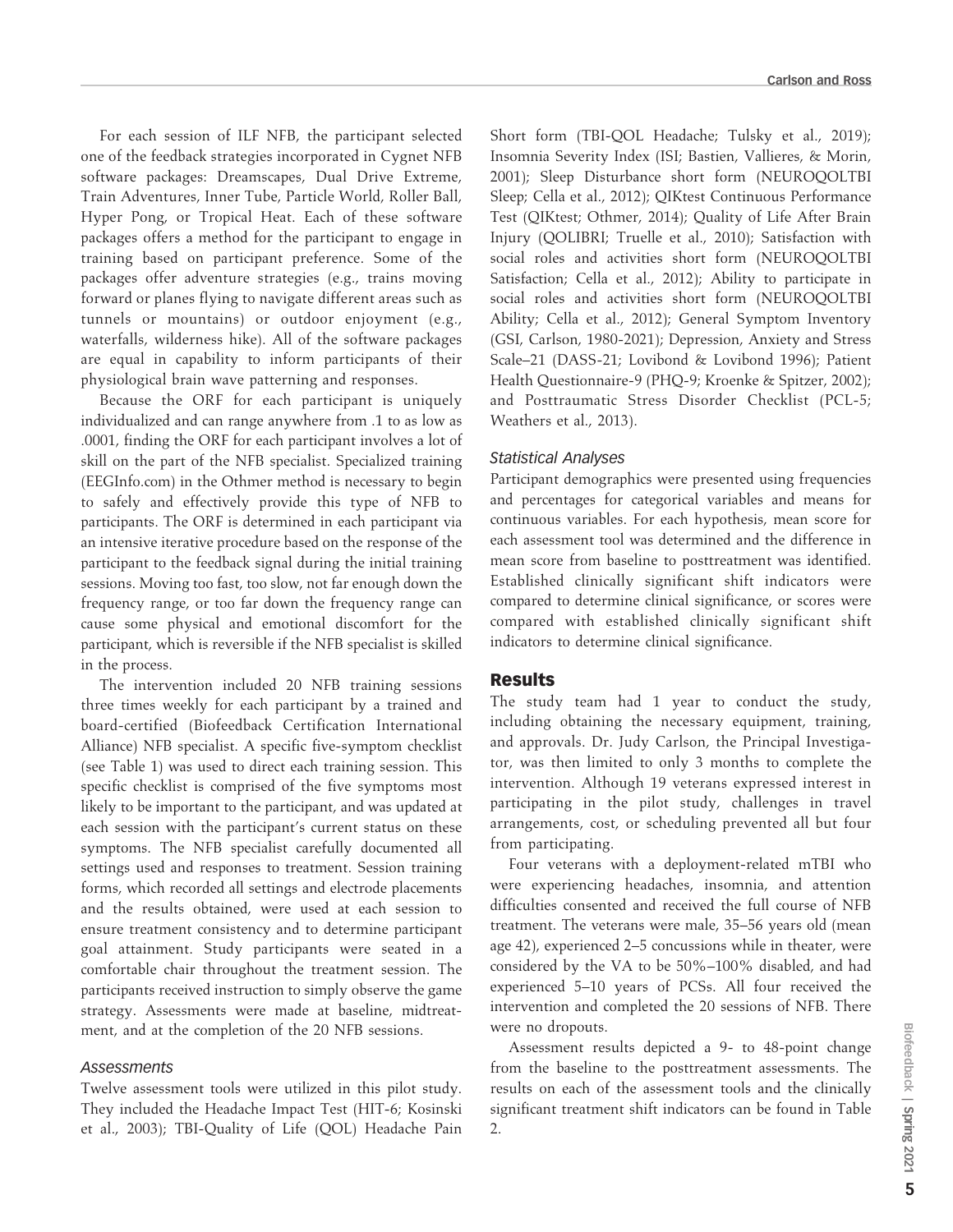| Table 1. Symptom checklist |                                   |                   |                |                |   |   |   |              |                    |   |   |    |
|----------------------------|-----------------------------------|-------------------|----------------|----------------|---|---|---|--------------|--------------------|---|---|----|
|                            |                                   | <b>Assessment</b> |                |                |   |   |   |              |                    |   |   |    |
| ID#                        | <b>Issue</b>                      | <b>No Issue</b>   |                |                |   |   |   |              | <b>Worst issue</b> |   |   |    |
|                            | Headache                          | 0                 | $\overline{1}$ | $\mathfrak{D}$ | 3 | 4 | 5 | 6            |                    | 8 | Q | 10 |
| $\overline{2}$             | Sleep Issue (onset & maintenance) | 0                 | $\mathbf{A}$   | ⌒              | 3 | 4 | 5 | 6            |                    | 8 | Q | 10 |
| 3                          | Attention Issue (Focusing)        | 0                 | $\overline{ }$ | $\Omega$       | 3 | 4 | 5 | 6            |                    | 8 | o | 10 |
| 4                          | Lack of Energy                    | 0                 | $\overline{1}$ | $\overline{2}$ | 3 | 4 | 5 | 6            | -                  | 8 |   | 10 |
| 5                          | No motivation                     | $\Omega$          | $\overline{ }$ |                | 3 | 4 |   | <sub>6</sub> |                    | 8 | o | 10 |

Top five issues for NFB training assessment. Note: All participants will have Headache, Sleep issue (will identify what the issue is), and Attention issue (will identify what the issue is) on assessment form since these are related to study focus. Participants can identify two other areas on which they wish to focus and have improvement. The first assessment is how they have been generally been experiencing these 5 symptoms over the past month. Thereafter, the following assessments on these 5 symptoms will be based on their experience of these issues since their last NFB intervention session. Based on assessment, the NFB Specialist will determine how to adjust frequency. For instance, if assessment scores are better, but not a 0 or 1, the NFB specialist will continue to adjust frequency slowly and an iterative manner until the optimal response frequency (ORF) is identified. The expectation is that the participant will achieve a lower score on each of the issues. It was not unusual for participants with high scores in the beginning of treatment, to achieve a score of 0, 1, 2 or 3 by the end of treatment on all issues.

## **Discussion**

The primary objective of this pilot study was to demonstrate that conducting a full clinical trial was feasible at a VA located in the Pacific region. The secondary objective was to assess the impact of NFB on chronic headaches, insomnia, attention difficulties, quality of life, and emotions among VA veterans with mTBI.

Four participants completed the protocol, although 15 more were interested. All necessary equipment and approvals were obtained, and all procedures were fully conducted. This supports the feasibility of a clinical trial using NFB for VA veterans with mTBI.

The cost of travel (gas and time), inconvenience of finding parking, and time frame of the pilot study were the reasons veterans gave for why they did not want to participate in the pilot project. Table 2 outlines the strategies that will be used with grant funding to address these issues in the conduct of a 4-year clinical trial.

The four participants demonstrated significant clinical gains from pre- to postintervention in each of the areas assessed—headache, sleep, attention, and quality of life—as well as on scales that measured PTSD, depression, distress, and general symptoms. During or at the conclusion of the study, the participants did not communicate any adverse reactions. In fact, they often commented on the opposite: for example, ''I finally can think more clearly. I haven't been able to do that for years''; ''My headaches are gone, I never believed that could ever happen''; ''I am falling asleep

at night, just like that. I don't have to have a few drinks to fall asleep anymore"; and "I have not had to use any headache medications [during the course of NFB treatment].''

There were several limitations of this pilot project, the first being the time constraint in which to begin and complete the study. Other limitations included the lack of a control group and the small sample size. However, even with the brief marketing of the study, over a dozen more veterans indicated their interest, but due to the time constraints related to the study and lack of funding they did not participate.

## Conclusion

Because all the procedures related to a randomized, controlled trial were successfully conducted, the pilot study demonstrated feasibility. All issues encountered in this pilot study were related to time constraints of the project and the need for funding. The data obtained from the four veterans were very positive. All hypotheses were supported as demonstrated by the significant clinical gains reported on the 12 questionnaires despite the small sample size. As has been clearly indicated in the literature, the experience of chronic headaches, insomnia, and attention difficulties can lead to debilitation in all areas of veterans' lives. The implementation of a randomized, controlled clinical trial can provide support for the use of ILF NFB with veterans to alleviate their chronic symptoms and enhance their quality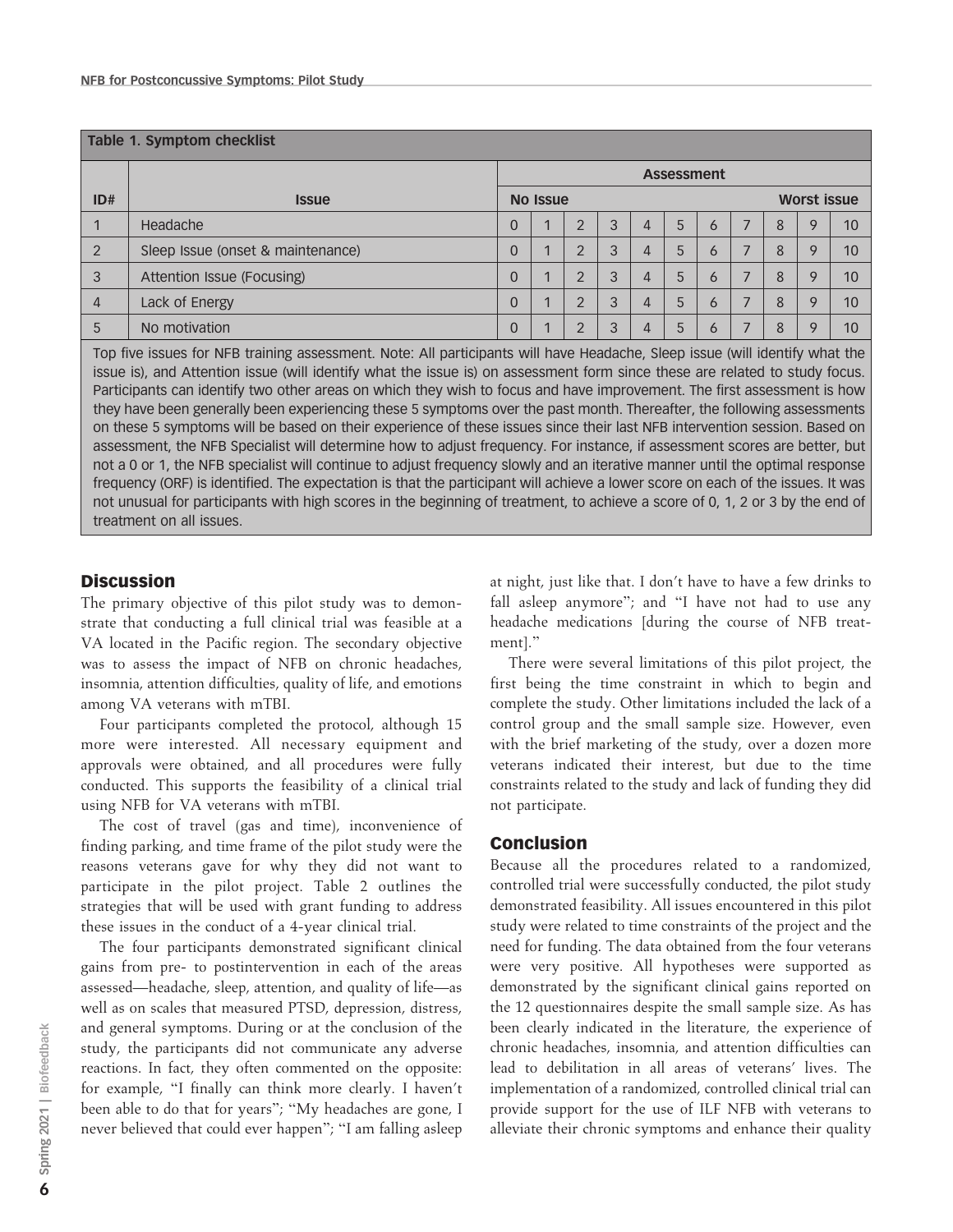| Table 2. Summary of pilot outcome data ( $N = 4$ ) |                                   |                                        |                                                                                       |                                                   |  |  |  |  |  |
|----------------------------------------------------|-----------------------------------|----------------------------------------|---------------------------------------------------------------------------------------|---------------------------------------------------|--|--|--|--|--|
| <b>Questionnaire</b>                               | <b>Baseline</b><br><b>Score M</b> | <b>Posttreatment</b><br><b>Score M</b> | <b>Mean Score</b><br><b>Change from</b><br><b>Baseline to</b><br><b>Posttreatment</b> | <b>Clinically</b><br><b>Significant</b><br>Change |  |  |  |  |  |
| $HIT-6a$                                           | 63.75                             | 43.50                                  | 20.25                                                                                 | 2.3 points                                        |  |  |  |  |  |
| TBI-QOL Headache Paina,b                           | 59.93                             | 50.38                                  | 9.55                                                                                  | 7 points                                          |  |  |  |  |  |
| NEUROQOLTBI Sleep <sup>a,b</sup>                   | 66.48                             | 48.23                                  | 18.25                                                                                 | 7 points                                          |  |  |  |  |  |
| ISI <sup>a</sup>                                   | 22.75                             | 3.25                                   | 19.50                                                                                 | 3 points                                          |  |  |  |  |  |
| QIK Test <sup>a</sup>                              | 13.00                             | 0.75                                   | 12.25                                                                                 | 30%                                               |  |  |  |  |  |
| NEUROQOLTBI Satisfaction <sup>b,c</sup>            | 38.63                             | 50.45                                  | $-11.82$                                                                              | 7 points                                          |  |  |  |  |  |
| NEUROQOLTBI Abilityb,c                             | 40.48                             | 52.35                                  | $-11.87$                                                                              | 7 points                                          |  |  |  |  |  |
| <b>QOLIBRIC</b>                                    | 50.38                             | 88.43                                  | $-38.04$                                                                              | 30%                                               |  |  |  |  |  |
| $PCL-5a$                                           | 54.00                             | 10.75                                  | 43.25                                                                                 | 10 points                                         |  |  |  |  |  |
| PHQ-9 <sup>a</sup>                                 | 15.00                             | 2.25                                   | 12.75                                                                                 | 5 points                                          |  |  |  |  |  |
| DASS-21 $a$                                        | 61.00                             | 15.00                                  | 46.00                                                                                 | 12.7 points                                       |  |  |  |  |  |
| GSI <sup>a</sup>                                   | 69.50                             | 38.00                                  | 31.50                                                                                 | <b>Less</b>                                       |  |  |  |  |  |

Note. All mean change scores supported the hypotheses. Standard deviations are not provided due to the small number of participants. HIT-6 = Headache Impact Test; TBI-QOL = Traumatic Brain Injury-Quality of Life; NEUROQOLTBI = short forms from the Neurology Quality-of-Life measurement initiative;  $|S|$  = Insomnia Severity Index; QIK Test = QIKtest Continuous Performance Test; QOLIBRI = Quality of Life after Brain Injury questionnaire; PCL-5 = Posttraumatic Stress Disorder Checklist;  $PHQ-9$  = Patient Health Questionnaire-9; DASS-21 = Depression, Anxiety and Stress Scale–21; GSI = General Symptom Inventory.<sup>a</sup> Lower scores indicate symptom reduction. <sup>b</sup>Represents a T-score. <sup>c</sup>Higher scores indicate greater satisfaction.

of life as well as offer an efficacious and noninvasive treatment option. NFB is a viable, patient-focused intervention that offers veterans the opportunity for self-health management.

## References

- Arns, M., & Kenemans, J. L. (2014). Neurofeedback in ADHD and insomnia: Vigilance stabilization through sleep spindles and circadian networks. Neuroscience Biobehavior Review, 44, 183–194.
- Ayalon, L., Borodkin, K., Dishon, L., Kanety, H., & Dagan, Y. (2007). Circadian rhythm sleep disorders following mild traumatic brain injury. Neurology, 68, 1136–1140.
- Bastien, C. H., Vallières, A., & Morin, C. M. (2001). Validation of the Insomnia Severity Index as an outcome measure for insomnia research. Sleep Medicine, 2, 297–307.
- Benson, A., & LaDou, T. W. (2016). The use of neurofeedback for combat veterans with post-traumatic stress. In H. W. Kirk (Ed.), Restoring the brain: Neurofeedback as an integrative approach to health (1st ed., pp. 181–200). New York, NY: CRC Press-Taylor & Francis Group.
- Carlson, J. M. (1980-2021). General Symptom Inventory. Unpublished manuscript used and continuously revised by a variety of clinicians. Available from the author.
- Cella, D., Lai, J. S., Nowinski, C. J., Victorson, D., Peterman, A., Miller, D., Bethoux, F., Heinemann, A., Rubin, S., Cavazos, J. E., Reder, A. T., Sufit, R., Simuni, T., Holmes, G. L., Siderowf, A., Wojna, V., Bode, R., McKinney, N., Podrabsky, T., ... Moy, C. (2012). Neuro-QOL brief measures of healthrelated quality of life for clinical research in neurology. Neurology, 78, 1860–1867.
- Chapman, J. C., & Diaz-Arrastia, R. (2014). Military traumatic brain injury. Alzheimer's & Dementia, 10, S97–S104.
- Cooper, D. B., Mercado-Couch, J. M., Critchfield, E., Kennedy, J., Vanderploeg, R. D., DeVillibis, C., & Gaylord, K. M. (2010). Factors influencing cognitive functioning following mild traumatic brain injury in OIF/OEF burn patients. NeuroRehabilitation, 26, 233–238.
- Couch, J. R., & Stewart, K. E. (2016). Headache prevalence at 4–11 years after deployment-related traumatic brain injury in veterans of Iraq and Afghanistan wars and comparison to controls. Headache, 56, 1004–1021.
- Dahl, M. G. (2020). Neurofeedback with PTSD and traumatic brain injury. In H. W. Kirk (Ed.), Restoring the brain: Neurofeedback as an integrative approach to health (2nd ed., pp. 256–284). New York, NY: Routledge.
- Dean, P. J., O'Neill, D., & Sterr, A. (2012). Post-concussion syndrome: prevalence after mild traumatic brain injury in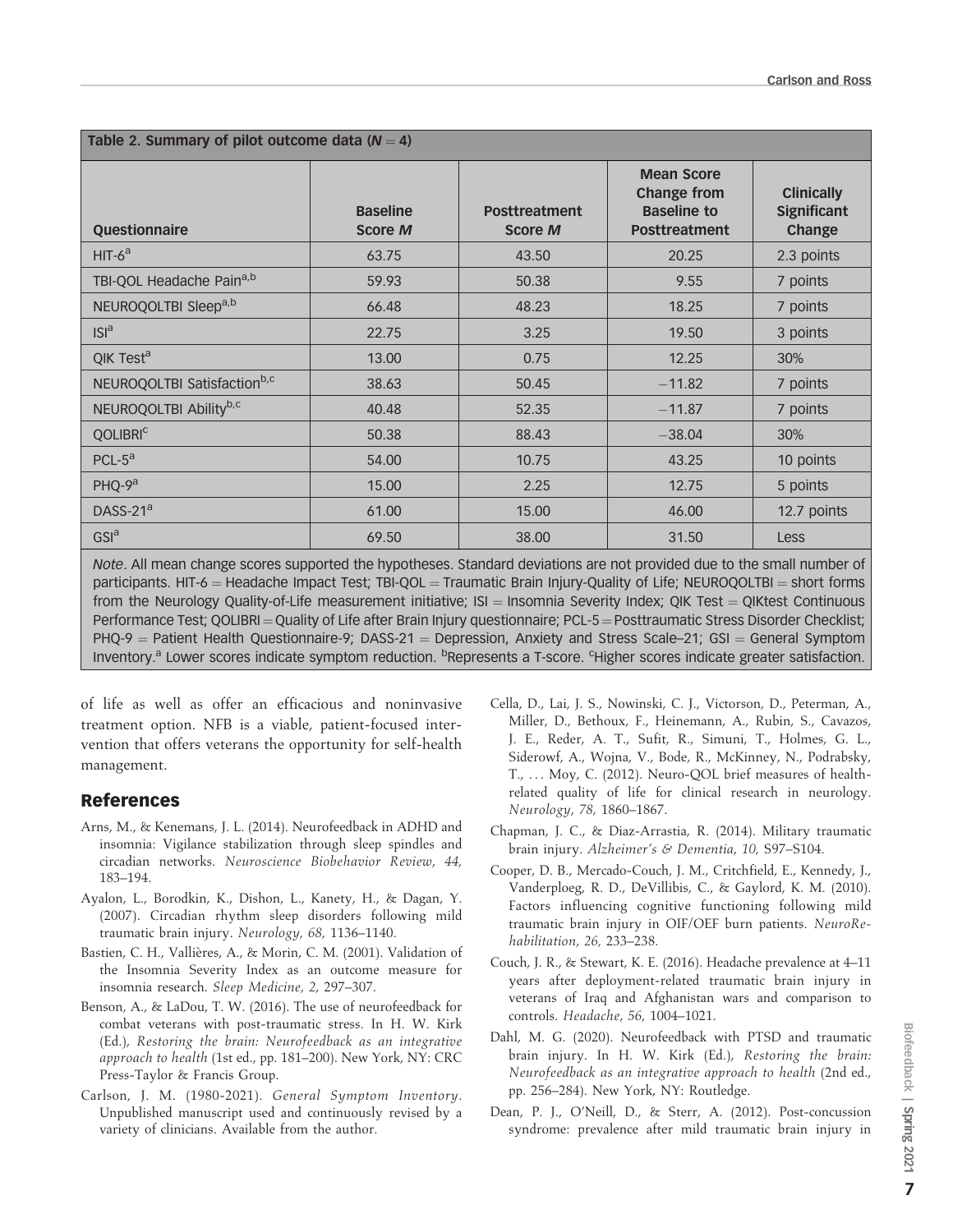comparison with a sample without head injury. Brain Injury, 26, 14–26.

- Dean, P. J., & Sterr, A. (2013). Long-term effects of mild traumatic brain injury on cognitive performance. Frontiers in Human Neuroscience, 7, 30.
- DeFina, P., Fellus, J., Polito, M. Z., Thompson, J. W. G., Moser, R. S., & DeLuca, J. (2009). The new neuroscience frontier: Promoting neuroplasticity and brain repair in traumatic brain injury. Clinical Neuropsychology, 23, 1391–1399.
- Duff, J. (2004). The usefulness of quantitative EEG (QEEG) and neurotherapy in the assessment and treatment of postconcussion syndrome. Clinical EEG Neuroscience, 35, 198– 209.
- Enriquez-Geppert, S., Huster, R., & Herrmann, C. (2013). Boosting brain functions: Improving executive functions with behavioral training, neurostimulation, and neurofeedback. International Journal of Psychophysiology, 88, 1–16.
- Ghaziri, J., Tucholka, A., Larue, V., Blanchette-Sylvestre, M., Reyburn, G., Gilbert, G., Lévesque, J., Beauregard, M. (2013). Neurofeedback training induces changes in white and gray matter. Clinical EEG Neuroscience, 44, 265–272.
- Grima, N., Ponsford, J., Rajaratnam, S. M., Mansfield, D., & Pase, M. (2016). Sleep disturbances in traumatic brain injury: A meta-analysis. Journal of Clinical Sleep Medicine, 12, 419–428.
- Grin-Yatsenko, V. A., & Kropotov, J. D. (2020). Effect of infra-low frequency neurofeedback on the functional state of the brain in health and depressed individuals. In H. W. Kirk (Ed.), Restoring the brain: Neurofeedback as an integrative approach to health (2nd ed., pp. 244–255). Routledge.
- Grin-Yatsenko, V. A., Othmer, S., Ponomarev, V. A., Evdokimov, S. A., Konoplev, Y. Y., & Kropotov, J. D. (2018). Infra-low frequency neurofeedback in depression: Three case studies. Neuro Regulation, 5, 30–42.
- Haller, S., Kopel, R., Jhooti, P., Haas, T., Scharnowski, F., Lovblad, K.-O., Scheffler, K., & Van De Ville, D. (2013). Dynamic reconfiguration of human brain functional networks through neurofeedback. Neuroimage, 81, 243–252.
- Hayes, J., Bigler, E., & Verfaellie, M. (2016). Traumatic brain Injury as a disorder of brain connectivity. Journal of the International Neuropsychological Society, 22, 120–137.
- Hayward, P. (2008). Traumatic brain injury: The signature of modern conflicts. Lancet Neurology, 7, 200–201.
- Hoge, C. W., McGurk, D., Thomas, J. L., Cox, A. L., Engel, C. C., & Castro C. A. (2008). Mild traumatic brain injury in U.S. soldiers returning from Iraq. New England Journal of Medicine, 358, 453–463.
- Ibric, V., Dragomirescu, L., & Judspeth, W. (2009). Real-time changes in connectivities during neurofeedback. Journal of Neurotherapy, 13, 156–165.
- Institute of Medicine (IOM). (2011). Cognitive rehabilitation therapy for traumatic brain injury: Evaluating the evidence. The National Academies Press.
- Kontos, A. P., Kotwal, R. S., Elbin, R. J., Lutz, R. H., Forsten, R. D., Benson, P. J., & Guskiewicz, K. M. (2013). Residual effects of combat-related mild traumatic brain injury. Journal of Neurotrauma, 30, 680–686.
- Kosinski, M., Bayliss, M. S., Bjorner, J. B., Ware, J. E., Garber, W. H., Batenhorst, A., ... Tepper, S. (2003). A six-item short-form survey for measuring headache impact: The HIT-6<sup>™</sup>. Quality of Life Research, 12, 963–974.
- Koski, L., Kolivakis, T., Yu, C., Chen, J. K., Delaney, S., & Ptito, A. (2014). Noninvasive brain stimulation for persistent postconcussion symptoms in mild traumatic brain injury. Journal of Neurotrauma, 10, 1–35.
- Koush, Y., Rosa, M. J., Robineau, F., Heinen, K., Rieger, W., Weiskopf, N., ... Scharnowski, F. (2013). Connectivity-based neurofeedback: Dynamic causal modeling for real-time fMRI. Neuroimage, 81, 422–430.
- Kroenke, K., & Spitzer, R. L. (2002). The PHQ-9: A new depression diagnostic and severity measure. Psychiatric Annals, 32, 509–515.
- Larsen, S., & Sherlin, L. (2013). Neurofeedback: An emerging technology for treating central nervous system dysregulation. Psychiatric Clinics of North America, 36, 163–168.
- Legarda, S. B. (2020). Remediating brain instabilities in a neurology practice. In H. W. Kirk (Ed.), Restoring the brain: Neurofeedback as an integrative approach to health (2nd ed., pp. 146–175). Routledge.
- Legarda, S. B., McMahon, D., Othmer. S., & Othmer S. F. (2011). Clinical neurofeedback: Case studies, proposed mechanism, and implications for pediatric neurology practice. Journal of Child Neurology, 26, 1045–1051.
- Lovibond, S. H., & Lovibond, P. F. (1996). Manual for the depression anxiety stress scales. Psychology Foundation of Australia.
- May, G., Benson, R., Balon, R., & Boutros, N. (2013). Neurofeedback and traumatic brain injury: A literature review. Annuals of Clinical Psychiatry, 25, 289–296.
- McKee, A. C., & Robinson, M. E. (2014). Military-related traumatic brain injury and neurodegeneration. Alzheimer's Dementia, 10, S242–S253.
- McMahon, D. (2020). Neurofeedback in an integrative medical practice. In H. W. Kirk (Ed.), Restoring the brain: Neurofeedback as an integrative approach to health (2nd ed., pp. 112– 133). Routledge.
- Munivenkatappa, A., Rajeswaran, J., Indira, D. B., Bennet, N., & Upadhyay, N. (2014). EEG neurofeedback therapy: Can it attenuate brain changes in TBI? NeuroRehabilitation, 35, 481– 484.
- Nelson, D. V., & Esty, M. L. (2012). Neurotherapy of traumatic brain injury/posttraumatic stress symptoms in OEF/OIF veterans. The Journal of Neuropsychiatry and Clinical Neurosciences, 24, 237–240.
- Othmer, S. (2014). The role of the continuous performance test. Retrieved from http://www.eeginfo.com/qiktest/cpt\_qiktest. pdf
- Othmer, S. (2020). History of neurofeedback. In H. W. Kirk (Ed.), Restoring the brain: Neurofeedback as an integrative approach to health (2nd ed., pp. 23–50). Routledge.
- Othmer, S., & Othmer, S. F. (2009). Post-traumatic stress disorder—The neurofeedback remedy. Biofeedback, 37, 24–31.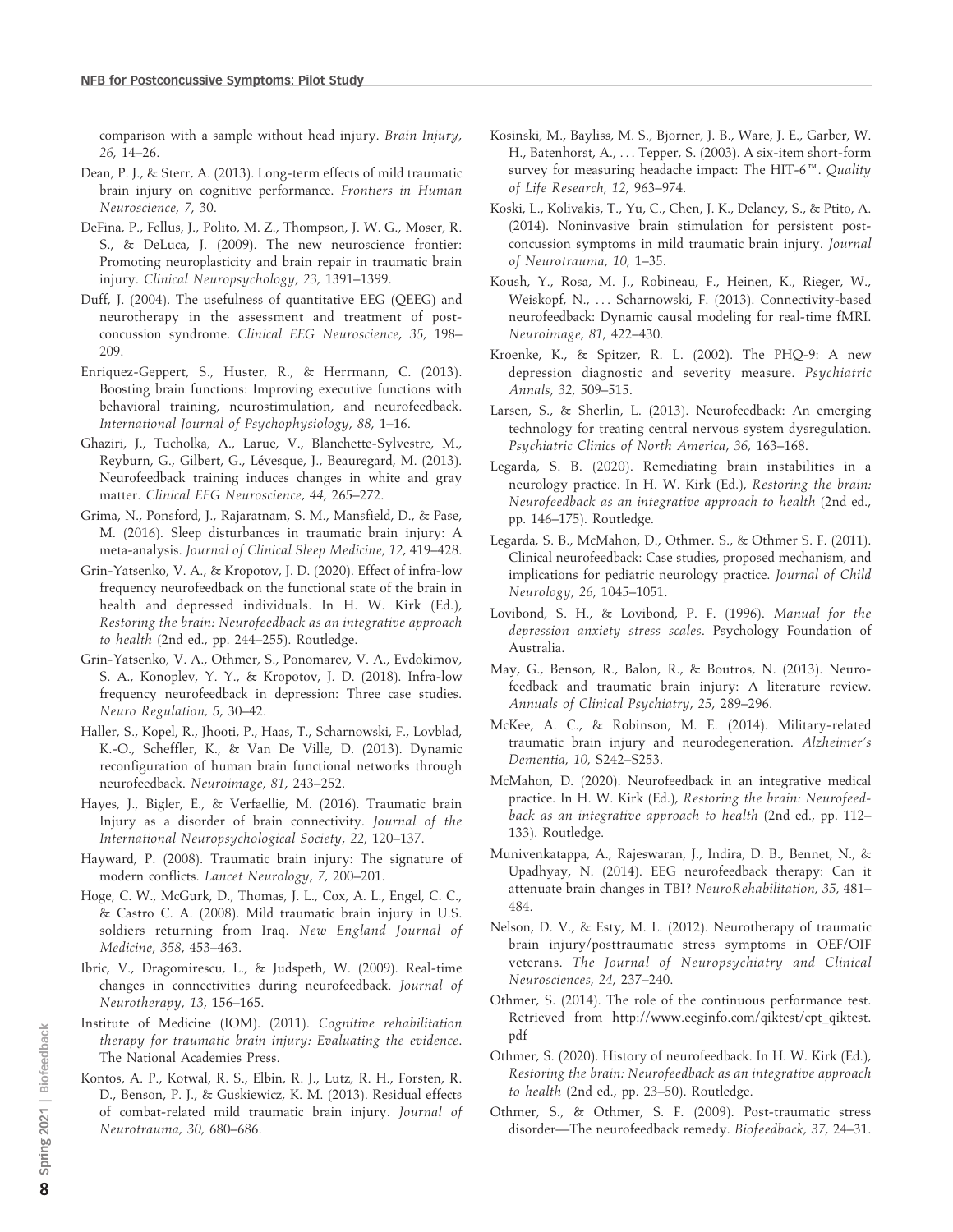- Othmer, S., & Othmer S. F. (2016). Infra-low frequency neurofeedback for optimum performance. Biofeedback, 44, 81–89.
- Othmer S., & Othmer, S. F. (2020). Toward a theory of infra-low frequency neurofeedback. In H. W. Kirk (Ed.), Restoring the brain: Neurofeedback as an integrative approach to health (2nd ed., pp. 56–86). Routledge.
- Othmer, S., Othmer, S. F., Kaiser, D. A., & Putman, J. (2013). Endogenous neuromodulation at infralow frequencies. Seminars in Pediatric Neurology, 20, 246–257.
- Othmer, S. F. (2019). Protocol guide for neurofeedback clinicians (7th ed). EEGInfo.
- Reddy, R. P., Rajeswaran, J., Bhagavatula, I. D., & Kandavel, T. (2014). Silent epidemic: The effects of neurofeedback on quality-of-life. Indian Journal Psychology Medicine, 36, 40– 44.
- Ros, T., Theberge, J., Frewen, P. A., Kluetsch, R., Densmore, M., Calhoun, V. D., & Lanius, R. A. (2013). Mind over chatter: Plastic up-regulation of the fMRI salience network directly after EEG neurofeedback. Neuroimage, 65, 324–335.
- Shapero, E. J., & Prager, J. P. (2020). ILF neurofeedback and alphatheta training in a multidisciplinary chronic pain program. In H. W. Kirk (Ed.), Restoring the brain: Neurofeedback as an integrative approach to health (2nd ed., pp. 223–243). Routledge.
- Strang, J., & Chae, H. (2013). Neuropsychological rehabilitation to enhance quality of life, perceived control and psychological well-being. Archives of Physical Medicine and Rehabilitation, 94, e48.
- Swanson, T., Isaacson, B., Cyborskil, C., French, L., Tsao, J., & Pasquina, P. (2017). Traumatic brain injury incidence, clinical overview, and policies in the US military health system since 2000. Public Health Reports, 132, 251–259.
- Taber, K. H., Warden, D. L., & Hurley, R. A. (2006). Blast-related traumatic brain injury: What is known? Journal of Neuropsychiatry Clinical Neuroscience, 18, 141–145.
- Truelle, J-L., Koskinen, S., Hawthorne, E. G., Sarajuuri, J., Formisano, R., Von Wild, K., Neugebauer, E., Wilson, L., Gibbons, H., Powell, J., Bullinger, M., Hofer, S., Maas, A., Zitnay, G., Von Steinbuechel, N., & THE QOLIBRI TASK FORCE\* (2010). Quality of life after traumatic brain injury: The clinical use of the QOLIBRI, a novel disease-specific instrument. Brain Injury, 24(11), 1272–1291.
- Tulsky, D. S., Tyner, C. E., Boulton, A. J., Kisala, P. A., Heinemann, A. W., Roth, E. J., & Carlozzi, N. E. (2019). Development of the TBI-QOL headache pain item bank and short form. Journal of Head Trauma Rehabilitation, 34, 298–307.
- Weathers, F. W., Litz, B. T., Keane, T. M., Palmieri, P. A., Marx, B. P., & Schnurr, P. P. (2013). The PTSD checklist for DSM-5 (PCL-5). Scale available from the National Center for PTSD at www.ptsd.va.gov
- Wiedemann, M. (2016). The evolution of clinical neurofeedback practice. In H. W. Kirk (Ed.), Restoring the brain: Neurofeedback as an integrative approach to health (1st ed., pp. 59–91). CRC Press-Taylor & Francis Group.

#### Author Note

We have no conflict of interest to disclose.

#### Disclaimer

The opinions expressed in this article are those of the authors and do not necessarily represent the view of the Department of Veterans Affairs or the United States Government.

### Acknowledgment

Authors wish to acknowledge Sue Othmer, BA, BCN and Siegfried Othmer, PhD. for their enormous contribution to the science and clinical development and use of ILF NFB; Lyn Dubbs, MSN, RN for leadership support; Kim Schaper, MA for manuscript review, and Sedra Graves, BS, for logistical support throughout study.



Correspondence: Dr. Judy Carlson, EdD, MSN, APRN, VA Pacific Islands Health Care System, Spark M. Matsunaga Medical Center, Mail Code: 151, 459 Patterson Road, Honolulu, HI 96819, email: Judy.carlson@va.gov.